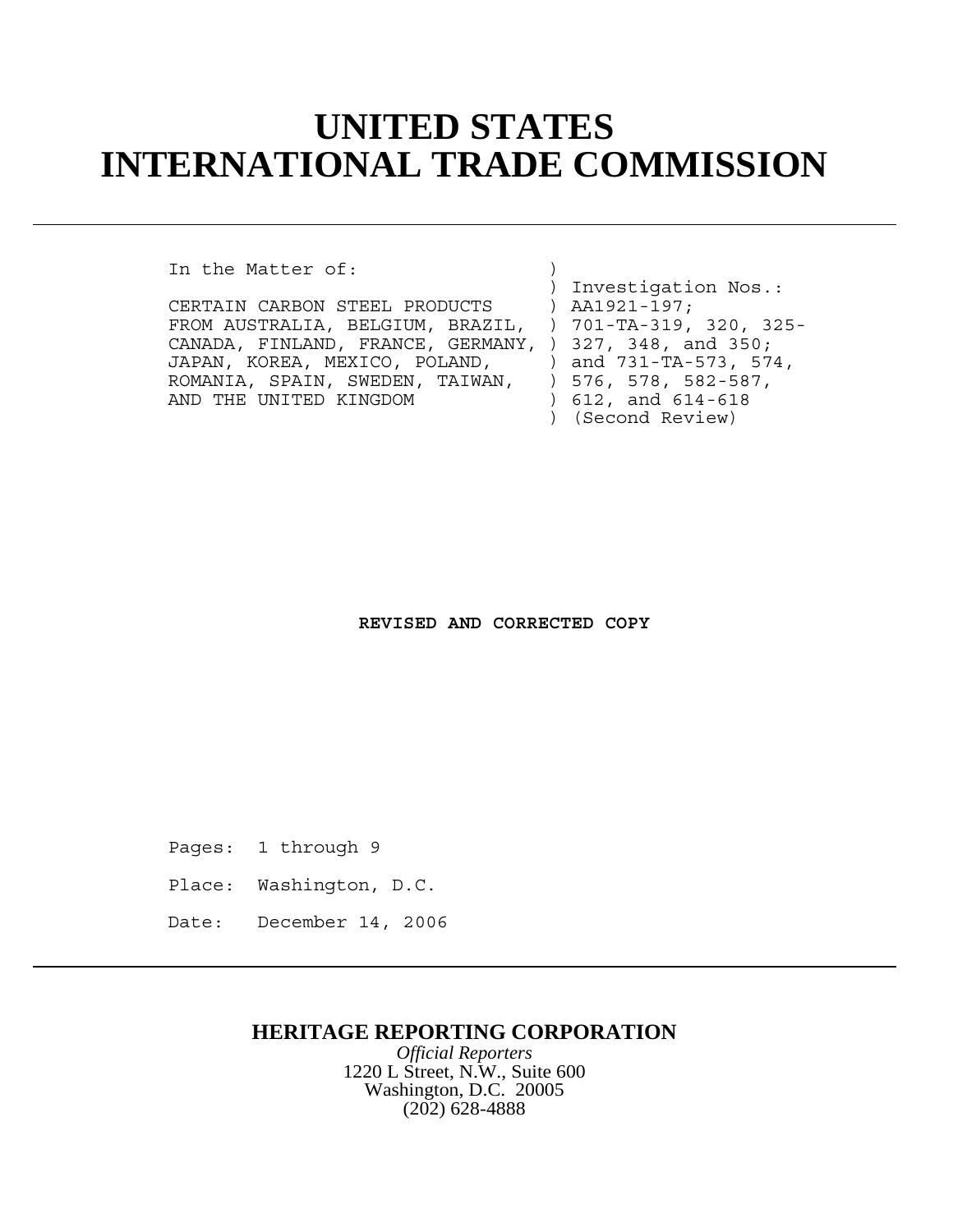THE UNITED STATES INTERNATIONAL TRADE COMMISSION

In the Matter of:

CERTAIN CARBON STEEL PRODUCTS ) AA1921-197; FROM AUSTRALIA, BELGIUM, BRAZIL, ) 701-TA-319, 320, 325- CANADA, FINLAND, FRANCE, GERMANY, ) 327, 348, and 350; JAPAN, KOREA, MEXICO, POLAND, ) and 731-TA-573, 574, ROMANIA, SPAIN, SWEDEN, TAIWAN, ) 576, 578, 582-587, AND THE UNITED KINGDOM (612, and 614-618)

 ) Investigation Nos.: ) (Second Review)

 Thursday, December 14, 2006

 Room 101 U.S. International Trade Commission 500 E Street, S.W. Washington, D.C.

The Commission meeting commenced, pursuant to notice, at 11:00 a.m., before the Commissioners of the United States International Trade Commission, the Honorable DANIEL R. PEARSON, Chairman, presiding.

APPEARANCES:

On behalf of the International Trade Commission:

Commissioners:

DANIEL R. PEARSON, CHAIRMAN (presiding) SHARA L. ARANOFF, VICE CHAIRMAN JENNIFER A. HILLMAN, COMMISSIONER STEPHEN KOPLAN, COMMISSIONER DEANNA TANNER OKUN, COMMISSIONER CHARLOTTE R. LANE, COMMISSIONER

MARILYN R. ABBOTT, SECRETARY TO THE COMMISSION BILL BISHOP, HEARINGS AND MEETINGS COORDINATOR

> Heritage Reporting Corporation (202) 628-4888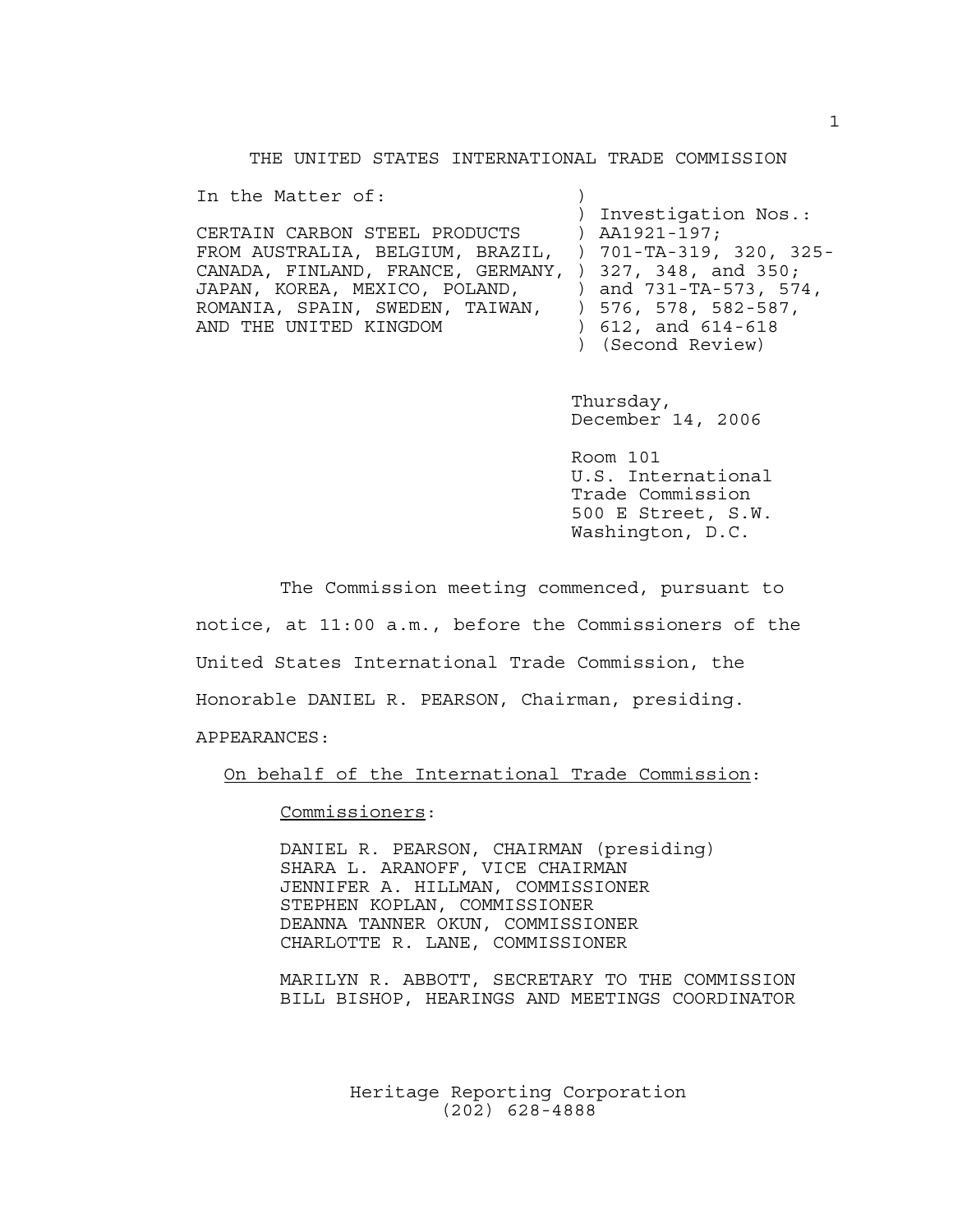Staff:

ELIZABETH HAINES, INVESTIGATOR MICHAEL SZUSTAKOWSKI, INVESTIGATOR GABRIELLE ELLENBERGER, RESEARCH ASSISTANT GERALD HOUCK, INDUSTRY ANALYST HEATHER SYKES, INDUSTRY ANALYST KELLY CLARK, ECONOMIST MARY KLIR, ACCOUNTANT/AUDITOR JUNE BROWN, ATTORNEY DAVID FISHBERG, ATTORNEY MARY JANE ALVES, ATTORNEY DOUGLAS CORKRAN, SUPERVISORY INVESTIGATOR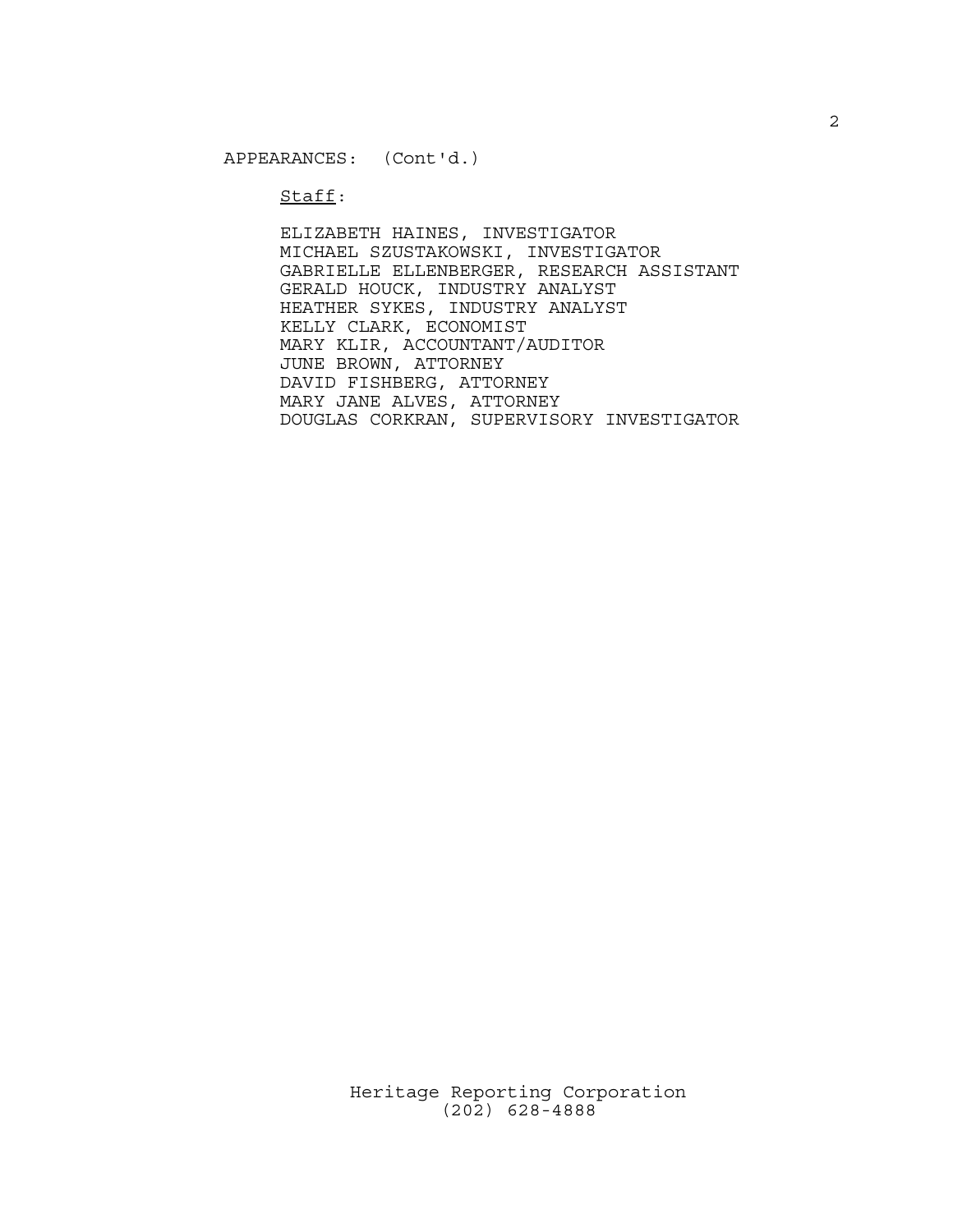## $\underline{\texttt{I}} \underline{\texttt{N}} \underline{\texttt{D}} \underline{\texttt{E}} \underline{\texttt{X}}$

3

| Meeting called to order                                                                                                                                                                                                                                                                                       | 4              |
|---------------------------------------------------------------------------------------------------------------------------------------------------------------------------------------------------------------------------------------------------------------------------------------------------------------|----------------|
| Agenda for Future Meeting: none                                                                                                                                                                                                                                                                               | 4              |
| Minutes: none                                                                                                                                                                                                                                                                                                 | 4              |
| Ratification List: none                                                                                                                                                                                                                                                                                       | $\overline{4}$ |
| Outstanding Action Jackets: none                                                                                                                                                                                                                                                                              | 4              |
| Inv. Nos. AA1921-197; 701-TA-319, 320, 325-327,<br>348, and 350; and 731-TA-573, 574, 576, 578,<br>582-587, 612, and 614-618 (Second Review) (Certain<br>Carbon Steel Products from Australia, Belgium,<br>Brazil, Canada, Finland, France, Germany, Japan,<br>Korea, Mexico, Poland, Romania, Spain, Sweden, |                |
| Taiwan, and the United Kingdom) - briefing and vote                                                                                                                                                                                                                                                           | 4              |

Heritage Reporting Corporation (202) 628-4888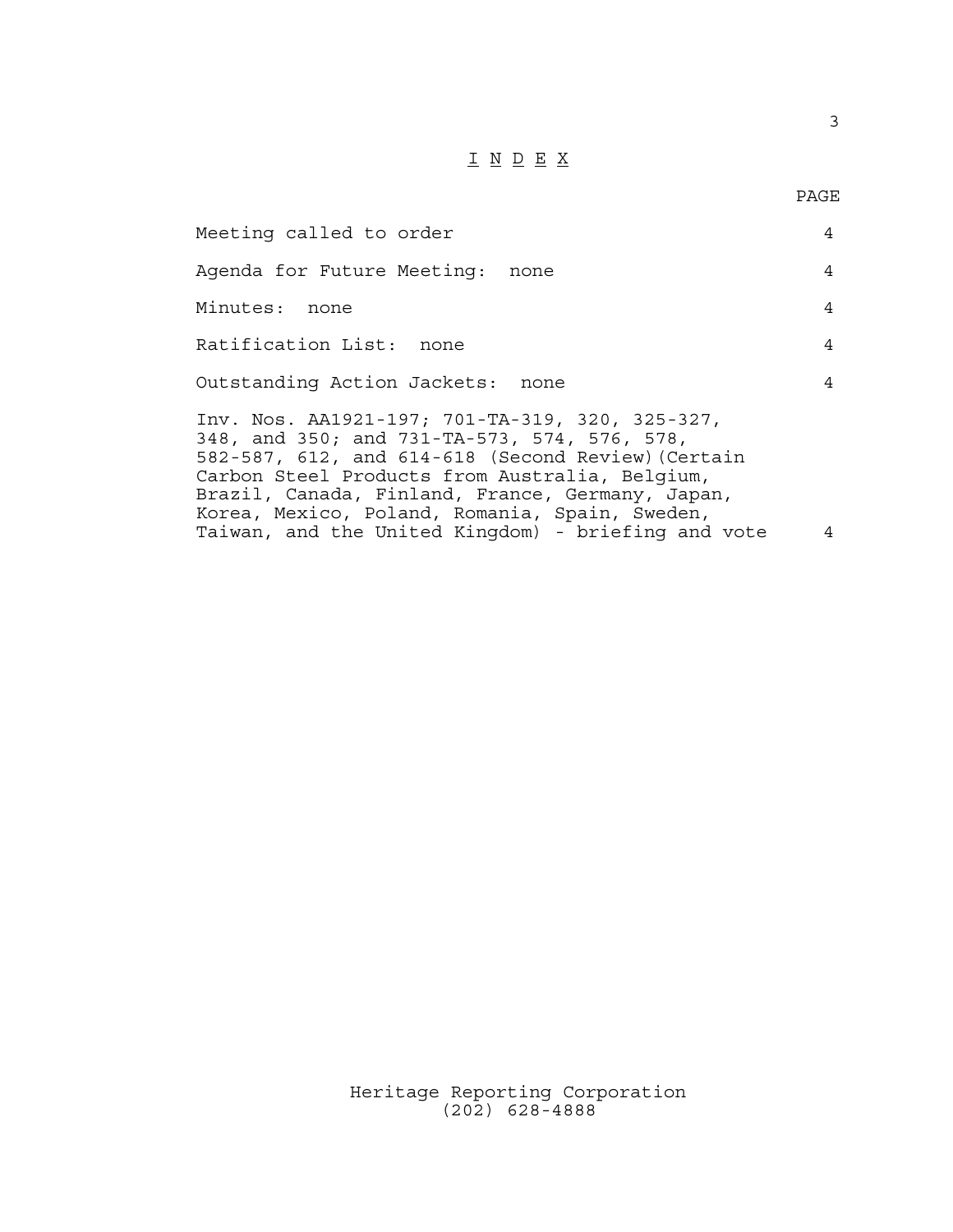| 1  | $\underline{P} \underline{R} \underline{O} \underline{C} \underline{E} \underline{E} \underline{D} \underline{I} \underline{N} \underline{G} \underline{S}$ |
|----|-------------------------------------------------------------------------------------------------------------------------------------------------------------|
| 2  | (11:00 a.m.)                                                                                                                                                |
| 3  | CHAIRMAN PEARSON: Good morning. This                                                                                                                        |
| 4  | meeting of the U.S. International Trade Commission                                                                                                          |
| 5  | will now come to order.                                                                                                                                     |
| 6  | I would just like to extend a quick welcome                                                                                                                 |
| 7  | to the audience today. It seems that there are some                                                                                                         |
| 8  | people who are interested in these proceedings.                                                                                                             |
| 9  | I understand that there are no agendas for                                                                                                                  |
| 10 | future meetings, outstanding action jackets, minutes,                                                                                                       |
| 11 | or ratification lists to consider.                                                                                                                          |
| 12 | Having dispensed with those, next we turn to                                                                                                                |
| 13 | the vote in Investigation Nos. AA1921-197; 701-TA-319,                                                                                                      |
| 14 | 320, 325-327, 348, and 350; and 731-TA-573, 574, 576,                                                                                                       |
| 15 | 578, 582-587, 612, and 614-618 (Second Review) (Certain                                                                                                     |
| 16 | Carbon Steel Products from Australia, Belgium, Brazil,                                                                                                      |
| 17 | Canada, Finland, France, Germany, Japan, Korea,                                                                                                             |
| 18 | Mexico, Poland, Romania, Spain, Sweden, Taiwan, and                                                                                                         |
| 19 | the United Kingdom).                                                                                                                                        |
| 20 | Welcome to Mr. Corkran and the staff who                                                                                                                    |
| 21 | participated in these investigations.                                                                                                                       |
| 22 | Are there any questions for the staff?                                                                                                                      |
| 23 | (No response.)                                                                                                                                              |
| 24 | CHAIRMAN PEARSON: Are there any additions                                                                                                                   |
| 25 | or corrections to the staff report?                                                                                                                         |
|    | Heritage Reporting Corporation<br>$(202)$ 628-4888                                                                                                          |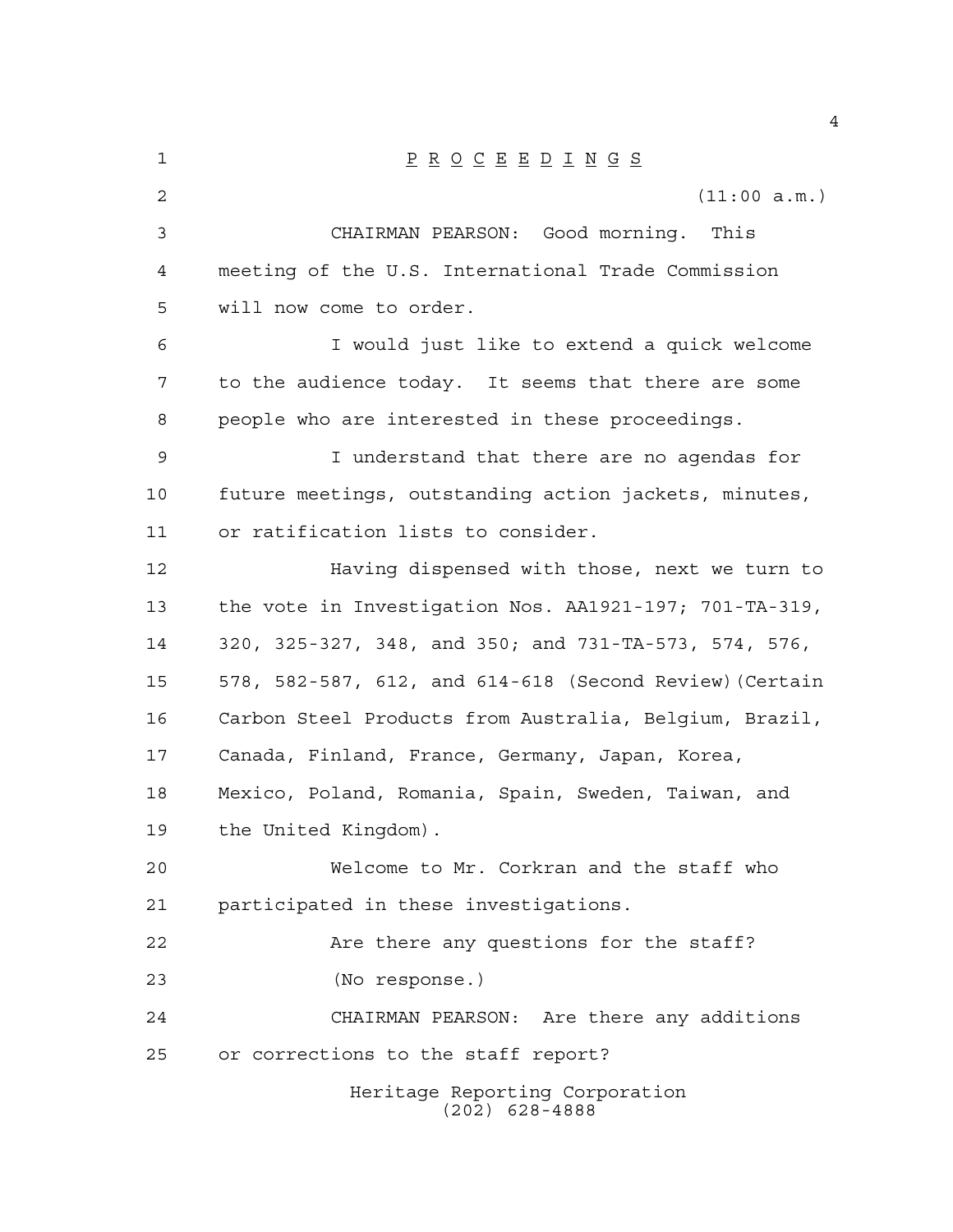Heritage Reporting Corporation (202) 628-4888 MR. CORKRAN: Douglas Corkran, Office of Investigations. Thank you, Chairman Pearson. Staff proposes that the staff report on the subject reviews be revised in accordance with Memoranda INV. DD-162 and 164 dated December 5 and December 13, 2006. The staff has no further revisions. CHAIRMAN PEARSON: Is there any objection to approval of the staff report? (No response.) CHAIRMAN PEARSON: Hearing none, it is approved. Madame Secretary, will you please call the roll? MS. ABBOTT: Commissioner Aranoff. VICE CHAIRMAN ARANOFF: With respect to the orders on imports of cut-to-length carbon steel plate, I vote in the negative with respect to all countries. With respect to the orders on imports of corrosion-resistant carbon steel flat products, I vote in the affirmative with respect to Germany and Korea, and I vote in the negative with respect to Australia, Canada, France, and Japan. MS. ABBOTT: Commissioner Lane. COMMISSIONER LANE: I make an affirmative determination regarding corrosion-resistant steel. I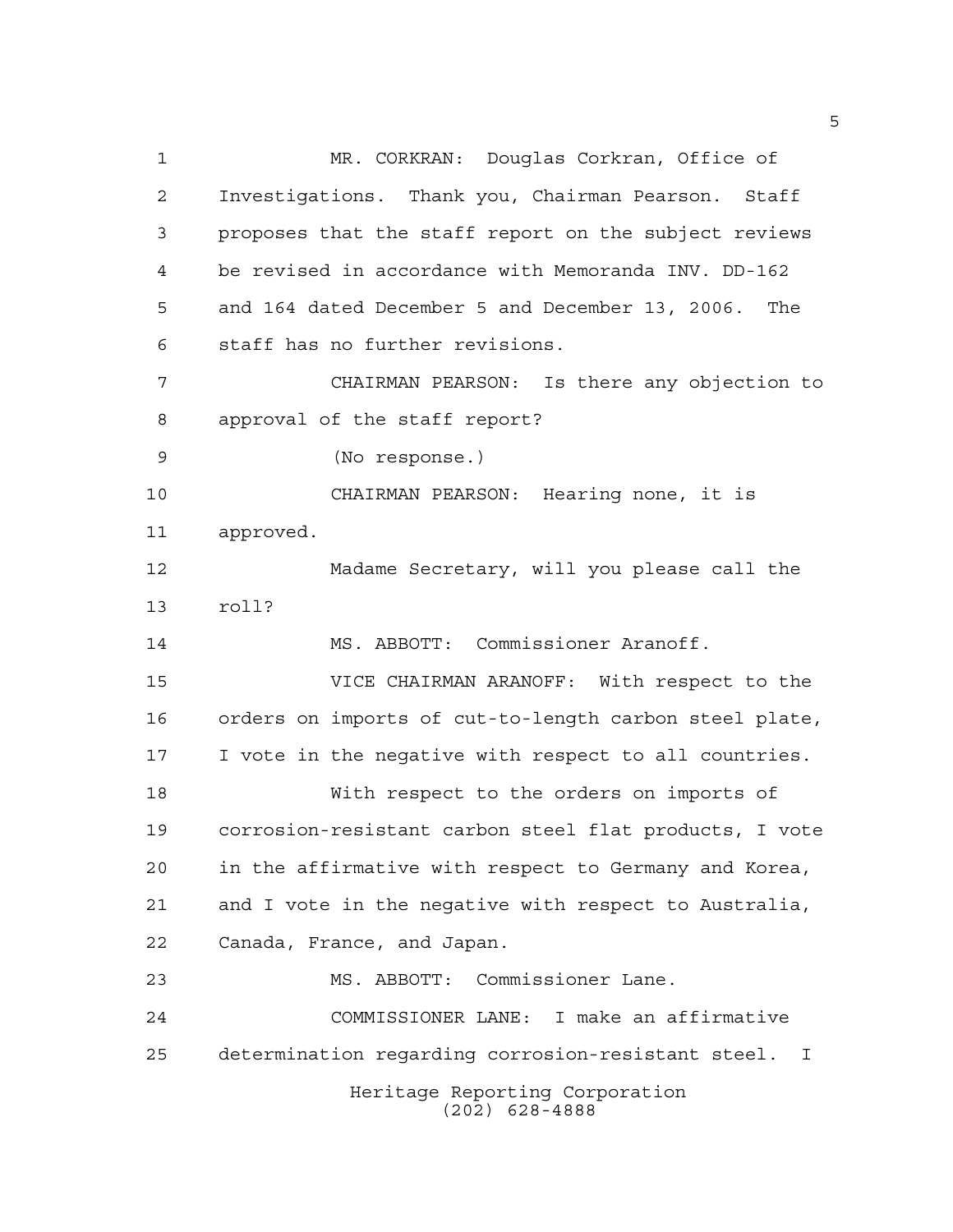make a negative determination regarding cut-to-length plate.

 MS. ABBOTT: Commissioner Hillman. COMMISSIONER HILLMAN: On cut-to-length plate, I make a negative determination with respect to all subject countries. On corrosion-resistant steel, I make an affirmative determination with respect to Germany and Korea and a negative determination with respect to Canada, France, Australia, and Japan. MS. ABBOTT: Commissioner Okun. COMMISSIONER OKUN: With respect to cut-to- length plate, I vote in the negative for all subject countries. With respect to corrosion-resistant steel products, I vote in the affirmative with respect to Germany and Korea, and I vote in the negative with respect to all other subject countries. MS. ABBOTT: Commissioner Pearson. CHAIRMAN PEARSON: With respect to cut-to- length plate, I vote in the negative for all subject countries. With respect to corrosion-resistant steel products, I vote in the affirmative with respect to Germany and Korea and in the negative with respect to all other countries. MS. ABBOTT: Commissioner Koplan. COMMISSIONER KOPLAN: With respect to cut-

Heritage Reporting Corporation (202) 628-4888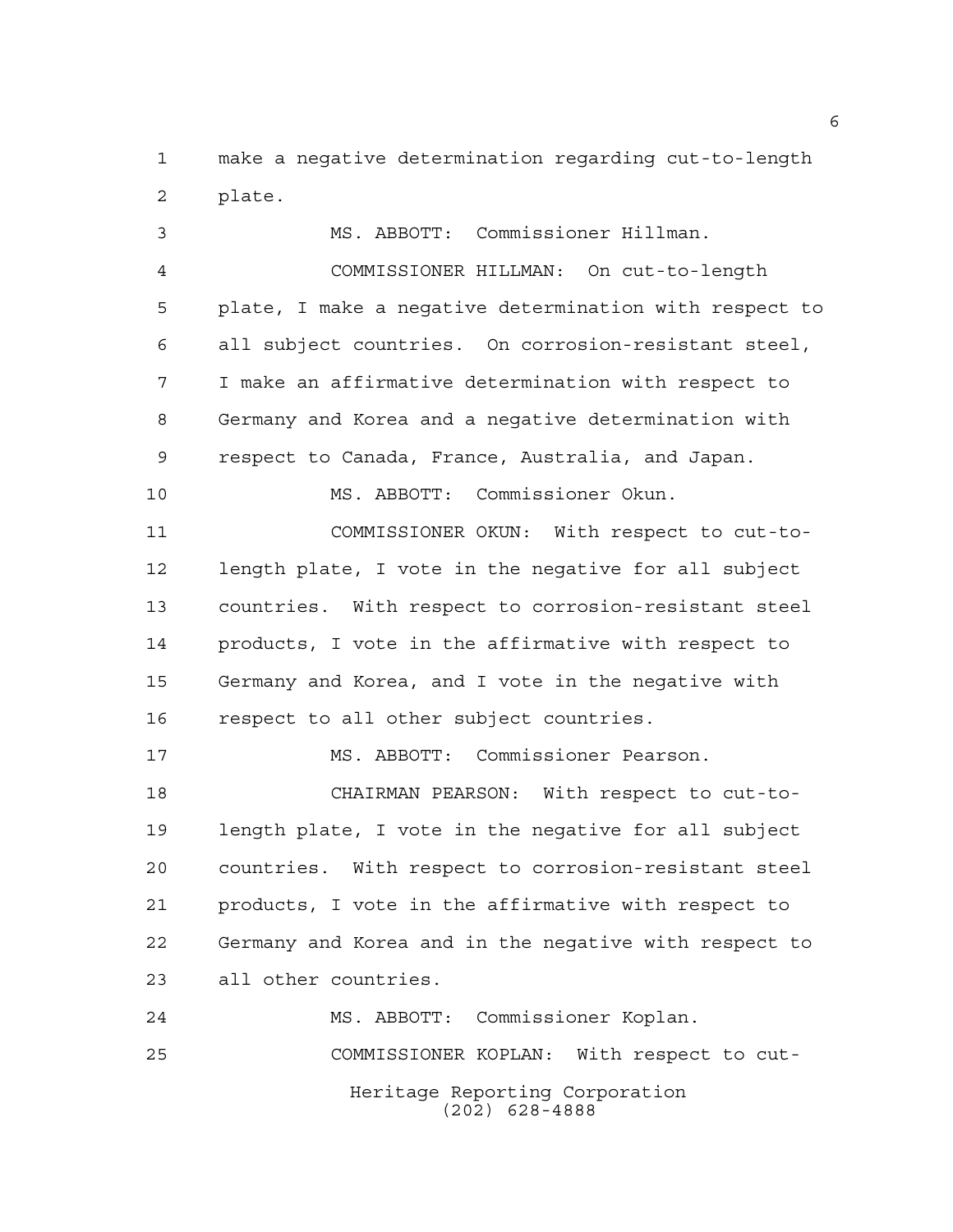to-length plate, I vote in the negative. With respect to corrosion-resistant, I vote in the affirmative with respect to all countries.

 MS. ABBOTT: Mr. Chairman, with respect to corrosion-resistant flat products, the Commission has made an affirmative determination regarding Germany and Korea. The Commission has made negative determinations in all other investigations.

 CHAIRMAN PEARSON: Will you also announce the results in cut-to-length plate, please?

 MS. ABBOTT: Oh, I'm sorry. Cut-to-length plate, all investigations are negative.

 CHAIRMAN PEARSON: Thank you, Madame Secretary.

 Further information regarding these determinations will be in the press release. Commissioners' opinions currently are scheduled to be transmitted to the Department of Commerce on or before January 17, 2006.

 Thank you to all staff who participated in these investigations, and I mean a very sincere thank you. There has been a lot of work that's gone into this. I can speak on behalf of all Commissioners that we really do appreciate it.

Heritage Reporting Corporation (202) 628-4888 Seeing that there is no other business to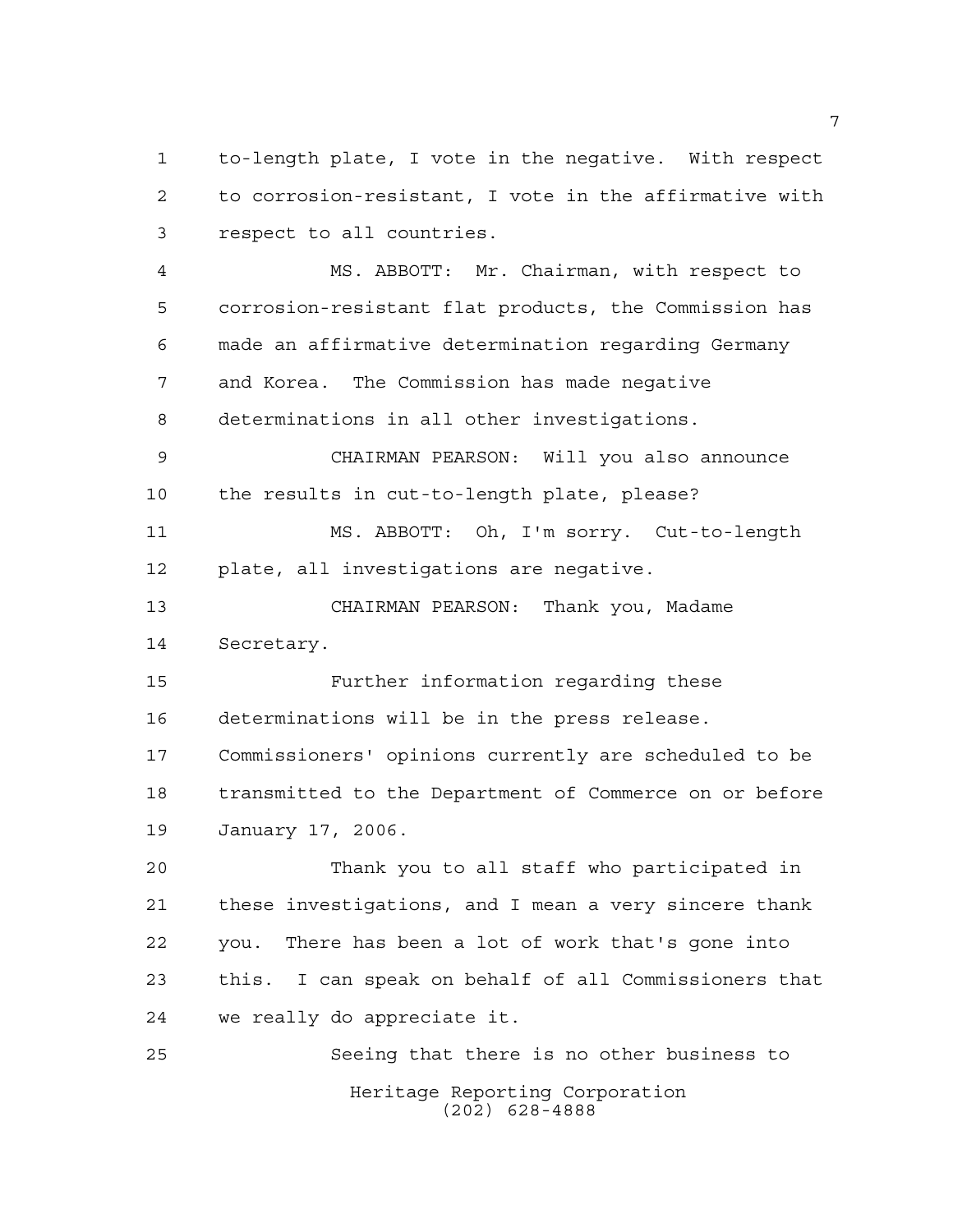come before the Commission -- I'm sorry. Mr. Corkran? MR. CORKRAN: The determination and views will be transmitted in 2007. CHAIRMAN PEARSON: And I misspoke, I take it? Thank you very much for that. You know, I misspoke because it's written incorrectly. See, we do have good staff. They catch a lot of these things. Okay. Finally, seeing that there is no other business to come before the Commission, this meeting is adjourned. (Whereupon, at 11:07 a.m., the Commission meeting was adjourned.)  $13 / /$  // // //  $17 /$  // //  $20 /$  $21 /$  $22 / /$  $23 / /$  $24 /$  $25 / /$ 

> Heritage Reporting Corporation (202) 628-4888